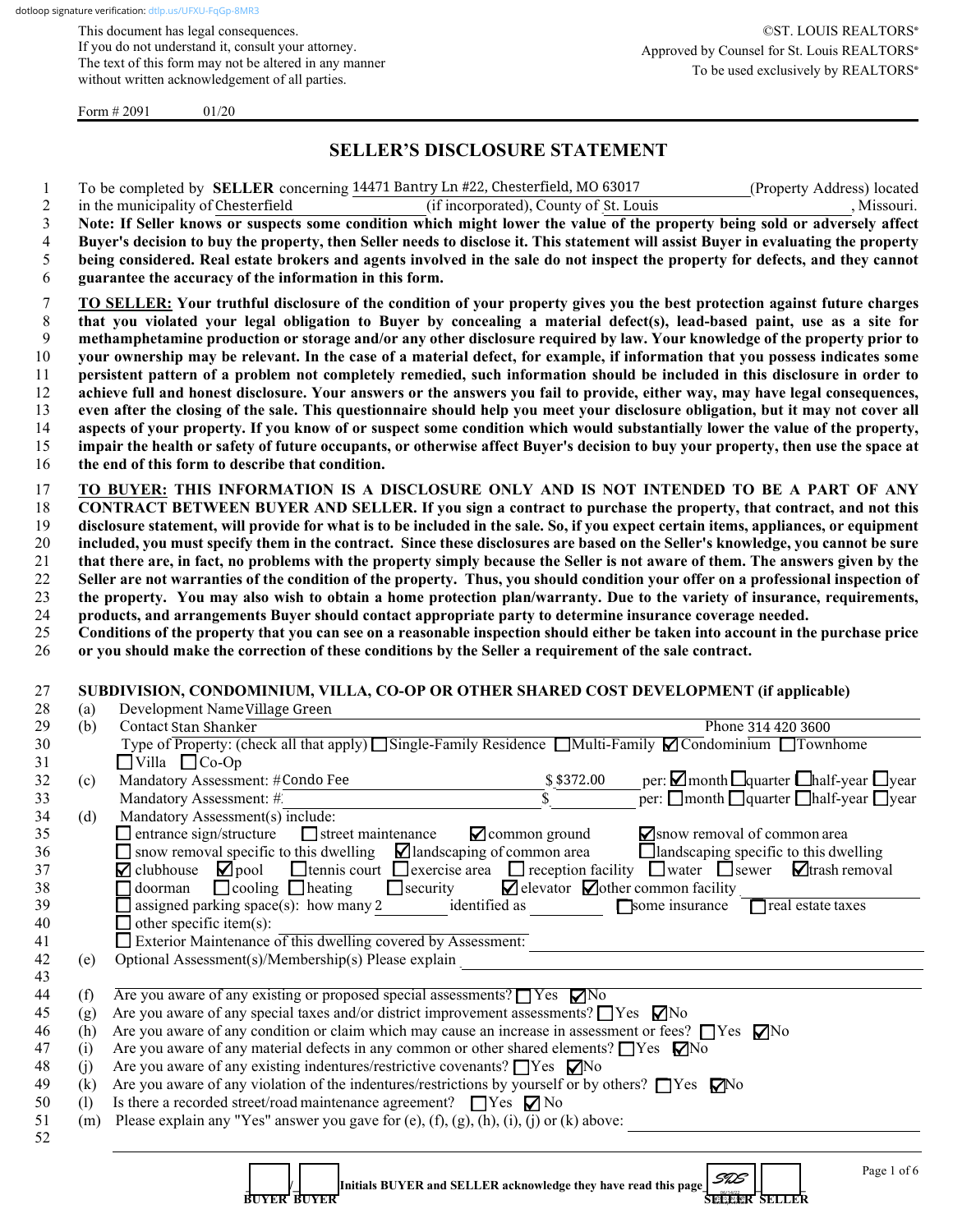dotloop signature verification: [dtlp.us/UFXU-FqGp-8MR3](https://dtlp.us/UFXU-FqGp-8MR3)

| 53       |                | <b>UTILITIES</b>              |                                                                                                                                                                                                            |                                                                                                                                                                                                                                      |
|----------|----------------|-------------------------------|------------------------------------------------------------------------------------------------------------------------------------------------------------------------------------------------------------|--------------------------------------------------------------------------------------------------------------------------------------------------------------------------------------------------------------------------------------|
| 54       | <b>Utility</b> |                               | <b>Current Provider</b>                                                                                                                                                                                    |                                                                                                                                                                                                                                      |
| 55       |                | Gas/Propane:Spire             |                                                                                                                                                                                                            | if Propane, is tank $\Box$ Owned $\Box$ Leased                                                                                                                                                                                       |
| 56       |                | Electric:Ameren               |                                                                                                                                                                                                            |                                                                                                                                                                                                                                      |
| 57       |                |                               | Water: Missouri American Water Co                                                                                                                                                                          |                                                                                                                                                                                                                                      |
| 58       |                | Sewer: MSD                    |                                                                                                                                                                                                            |                                                                                                                                                                                                                                      |
| 59       | Trash:         |                               |                                                                                                                                                                                                            |                                                                                                                                                                                                                                      |
| 60       | Recycle:       |                               |                                                                                                                                                                                                            |                                                                                                                                                                                                                                      |
| 61       |                |                               | Internet:                                                                                                                                                                                                  |                                                                                                                                                                                                                                      |
| 62       | Phone:         |                               |                                                                                                                                                                                                            |                                                                                                                                                                                                                                      |
|          |                |                               |                                                                                                                                                                                                            |                                                                                                                                                                                                                                      |
| 63       | (a)            |                               | HEATING, COOLING AND VENTILATING (Seller is not agreeing that all items checked are being offered for sale.)<br>Heating Equipment: Ø Forced Air Hot Water Radiators DSteam Radiators D Radiant D Baseboard |                                                                                                                                                                                                                                      |
| 64<br>65 | (b)            |                               | Source of heating: □Electric■ Natural Gas □ Propane □ Fuel Oil □ Other                                                                                                                                     |                                                                                                                                                                                                                                      |
|          | (c)            |                               | Type of air conditioning: $\Box$ Central Electric $\Box$ Central Gas $\Box$ Window/Wall (Number of window units )                                                                                          |                                                                                                                                                                                                                                      |
| 66       |                |                               | Areas of house not served by central heating/cooling:                                                                                                                                                      |                                                                                                                                                                                                                                      |
| 67<br>68 | (d)<br>(e)     |                               | Additional: Humidifier <i>Delectronic Air Filter</i> Media Filter Attic Fan Dother:                                                                                                                        |                                                                                                                                                                                                                                      |
| 69       |                |                               | Are you aware of any problems or repairs needed with any item in this section? $\Box$ Yes $\Box$ No If "Yes", please explain                                                                               |                                                                                                                                                                                                                                      |
| 70       | (f)            |                               |                                                                                                                                                                                                            |                                                                                                                                                                                                                                      |
| 71       |                | Other details:                | <u> 1989 - Johann Stoff, amerikansk politiker (d. 1989)</u>                                                                                                                                                |                                                                                                                                                                                                                                      |
|          | (g)            |                               | the control of the control of the control of the control of the control of the control of                                                                                                                  |                                                                                                                                                                                                                                      |
| 72       |                | <b>FIREPLACE(S)</b>           |                                                                                                                                                                                                            |                                                                                                                                                                                                                                      |
| 73       | (a)            |                               | Type of fireplace: $\Box$ Wood Burning $\Box$ Vented Gas Logs $\Box$ Vent Free Gas Logs $\Box$ Wood Burning Stove $\Box$ Natural Gas $\Box$ Propane                                                        |                                                                                                                                                                                                                                      |
| 74       | (b)            | Type of flues/venting:        |                                                                                                                                                                                                            |                                                                                                                                                                                                                                      |
| 75       |                |                               | $\blacksquare$ Functional: (properly vented for wood burning and vented gas logs) Number of fireplace(s) 1 Location(s) Living Room                                                                         |                                                                                                                                                                                                                                      |
| 76       |                |                               | $\Box$ Non-Functional: Number of fireplace(s) Location(s)<br>Please explain                                                                                                                                |                                                                                                                                                                                                                                      |
| 77       | (c)            |                               | Are you aware of any problems or repairs needed with any item in this section? $\Box$ Yes $\Box$ No If "Yes", please explain                                                                               |                                                                                                                                                                                                                                      |
| 78       |                |                               |                                                                                                                                                                                                            |                                                                                                                                                                                                                                      |
| 79       |                |                               | PLUMBING SYSTEM, FIXTURES AND EQUIPMENT; POOL/SPA/POND/LAKE/HOT TUB                                                                                                                                        |                                                                                                                                                                                                                                      |
| 80       | (a)            |                               | Water Heater: Electric Matural Gas Propane Tankless Other:                                                                                                                                                 |                                                                                                                                                                                                                                      |
| 81       | (b)            |                               | Ice maker supply line: $\blacksquare$ Yes $\blacksquare$ No                                                                                                                                                |                                                                                                                                                                                                                                      |
| 82       | (c)            | Jet Tub: $\Box$ Yes $\Box$ No |                                                                                                                                                                                                            |                                                                                                                                                                                                                                      |
| 83       | (d)            |                               | Swimming Pool/Spa/Hot Tub: □ Yes □ No                                                                                                                                                                      |                                                                                                                                                                                                                                      |
| 84       |                |                               | (If Yes, attach Form #2180, Pool/Spa/Pond/Lake Addendum to Seller's Disclosure Statement)                                                                                                                  |                                                                                                                                                                                                                                      |
| 85       | (e)            |                               | Lawn Sprinkler System: Nes No If yes, date of last backflow device inspection certificate:                                                                                                                 |                                                                                                                                                                                                                                      |
| 86       | (f)            |                               | Are you aware of any problems or repairs needed in the plumbing system? No If "Yes", please explain                                                                                                        |                                                                                                                                                                                                                                      |
| 87       |                |                               |                                                                                                                                                                                                            |                                                                                                                                                                                                                                      |
| 88       |                |                               | WATER (If well exists, attach Form #2165, Septic/Well Addendum to Seller's Disclosure Statement)                                                                                                           |                                                                                                                                                                                                                                      |
| 89       |                |                               | (a) What is the source of your drinking water? $\Box$ Public $\Box$ Community $\Box$ Well $\Box$ Other (explain)                                                                                           |                                                                                                                                                                                                                                      |
| 90       | (b)            |                               | If Public, identify the utility company: Missouri American Water Co                                                                                                                                        |                                                                                                                                                                                                                                      |
| 91       | (c)            |                               | Do you have a softener, filter or other purification system? $Yes$ No Downed Leased/Lease Information                                                                                                      |                                                                                                                                                                                                                                      |
| 92       | (d)            |                               | Are you aware of any problems relating to the water system including the quality or source of water or any components such as                                                                              |                                                                                                                                                                                                                                      |
| 93       |                |                               | the curb stop box? IYes Mo If "Yes", please explain                                                                                                                                                        |                                                                                                                                                                                                                                      |
|          |                |                               | SEWERAGE (If Septic or Aerator exists, attach Form #2165, Septic/Well Addendum to Seller's Disclosure Statement)                                                                                           |                                                                                                                                                                                                                                      |
| 94       |                |                               | What is the type of sewerage system to which the house is connected? $\Box$ Public $\Box$ Private $\Box$ Septic $\Box$ Aerator $\Box$ Other                                                                |                                                                                                                                                                                                                                      |
| 95       | (a)            | If "Other" please explain     |                                                                                                                                                                                                            |                                                                                                                                                                                                                                      |
| 96<br>97 |                |                               | Is there a sewerage lift system? $\Box$ Yes $\Box$ No If "Yes", is it in good working condition? $\Box$ Yes $\Box$ No                                                                                      |                                                                                                                                                                                                                                      |
| 98       | (b)            |                               | When was the septic/aerator system last serviced?                                                                                                                                                          |                                                                                                                                                                                                                                      |
| 99       | (c)            |                               | Are you aware of any leaks, backups, open drain lines or other problems relating to the sewerage system? $Yes$ No                                                                                          |                                                                                                                                                                                                                                      |
| 100      | (d)            | If "Yes", please explain      |                                                                                                                                                                                                            |                                                                                                                                                                                                                                      |
|          |                |                               |                                                                                                                                                                                                            |                                                                                                                                                                                                                                      |
| 101      |                |                               | APPLIANCES (Seller is not agreeing that all items checked are being offered for sale.)                                                                                                                     |                                                                                                                                                                                                                                      |
| 102      | (a)            |                               | Electrical Appliances and Equipment: $\Box$ Electric Stove/Range/Cook top $\Box$ Oven $\Box$ Built-in Microwave Oven                                                                                       |                                                                                                                                                                                                                                      |
| 103      |                | Dishwasher                    | Garbage Disposal<br>Trash Compactor                                                                                                                                                                        | $\Box$ Wired smoke alarms $\Box$ Electric dryer (hook up)                                                                                                                                                                            |
| 104      |                |                               | $\Box$ Ceiling Fan(s) $\Box$ Intercom System $\Box$ Central Vacuum System $\Box$ Other                                                                                                                     | <u>and the state of the state of the state of the state of the state of the state of the state of the state of the state of the state of the state of the state of the state of the state of the state of the state of the state</u> |
| 105      | (b)            |                               | Gas Appliances & Equipment: Natural Gas Propane                                                                                                                                                            |                                                                                                                                                                                                                                      |
| 106      |                |                               | □ Oven □ Gas Stove/Range/Cook top □ Exterior Lights □ Barbecue ■ Water heater □ Tankless Water Heater                                                                                                      |                                                                                                                                                                                                                                      |
| 107      |                |                               | $\Box$ Gas dryer (hook up) $\Box$ Other                                                                                                                                                                    |                                                                                                                                                                                                                                      |
|          |                |                               |                                                                                                                                                                                                            |                                                                                                                                                                                                                                      |
| 108      | (c)            |                               | ⊿ Cable Wiring ∠Phone Wiring Network/Data Wiring<br>Other Equipment: □TV Antenna                                                                                                                           |                                                                                                                                                                                                                                      |
| 109      |                |                               | $\blacktriangleright$ Electric Garage Door Opener(s)<br>Number of controls                                                                                                                                 |                                                                                                                                                                                                                                      |
| 110      |                |                               | Security Alarm System Owned Leased /Lease information:                                                                                                                                                     |                                                                                                                                                                                                                                      |
|          |                |                               | Initials BUYER and SELLER acknowledge they have read this page 5725                                                                                                                                        | Page 2 of 6                                                                                                                                                                                                                          |
|          |                |                               | <b>BUYER BUYER</b>                                                                                                                                                                                         | <b>SELLER SELLER</b>                                                                                                                                                                                                                 |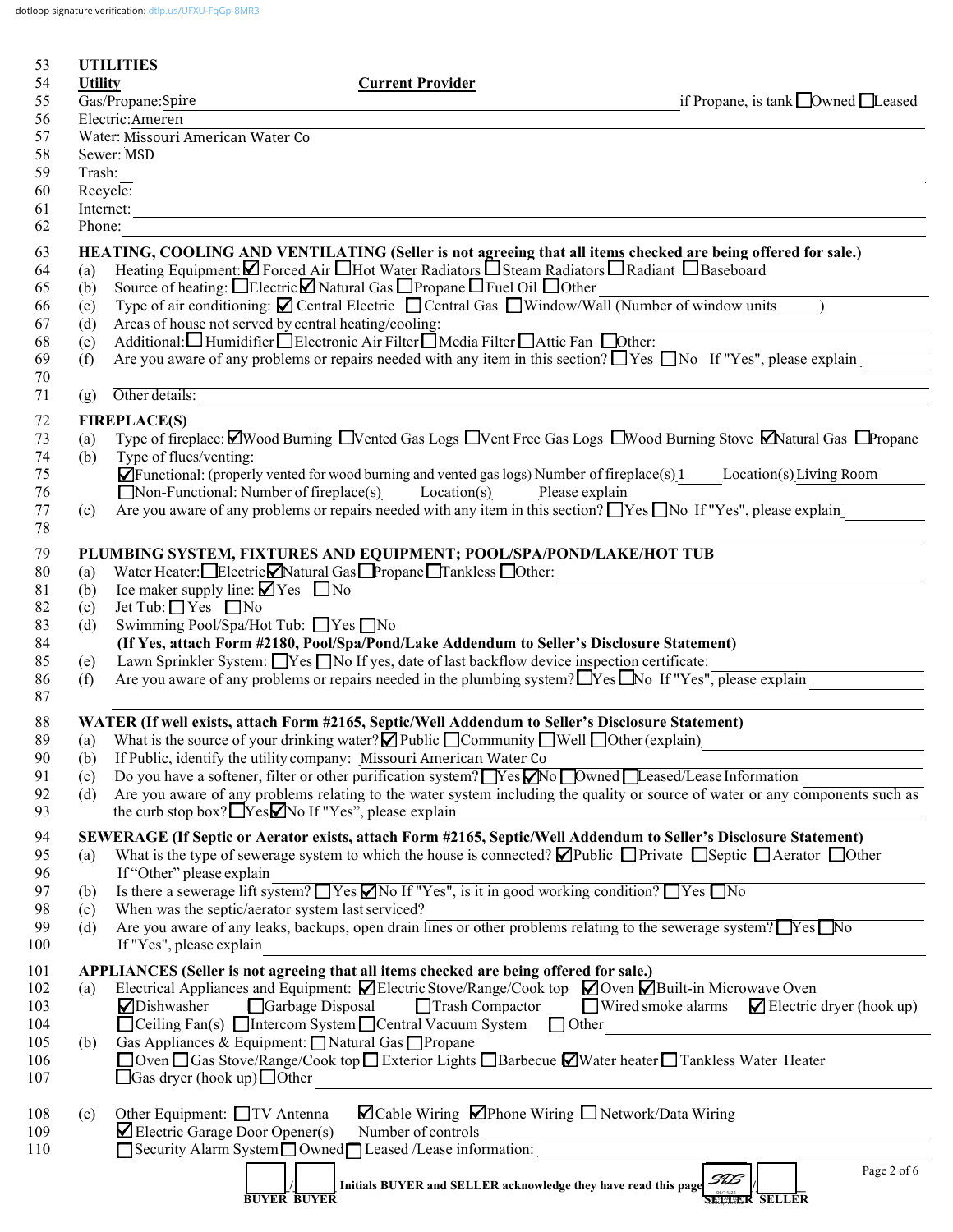| 111        |            | Satellite Dish Downed Leased/LeaseInformation: Dother:                                                                                                                                                                       |
|------------|------------|------------------------------------------------------------------------------------------------------------------------------------------------------------------------------------------------------------------------------|
| 112        |            |                                                                                                                                                                                                                              |
| 113        | (d)        | Are you aware of any items in this section in need of repair or replacement? No If "Yes", please explain                                                                                                                     |
| 114        |            |                                                                                                                                                                                                                              |
| 115        |            | <b>ELECTRICAL</b>                                                                                                                                                                                                            |
| 116<br>117 |            | Type of service panel: $\Box$ Fuses $\Box$ Circuit Breakers $\Box$ Other:<br>(a) Type of wiring: $\Box$ Copper $\Box$ Aluminum $\Box$ Knob and Tube $\Box$ Unknown                                                           |
| 118        | (b)        | Are you aware of any problems or repairs needed in the electrical system? $\Box$ Yes $\Box$ No If "Yes", please explain                                                                                                      |
| 119        |            |                                                                                                                                                                                                                              |
| 120        |            | ROOF, GUTTERS AND DOWNSPOUTS                                                                                                                                                                                                 |
| 121        | (a)        | What is the approximate age of the roof? _____Years. Documented? $\Box$ Yes $\Box$ No                                                                                                                                        |
| 122        | (b)        | Has the roof ever leaked during your ownership? Yes Mo If "Yes" please explain<br><u> 1980 - Johann Barn, mars an t-Amerikaansk politiker (</u>                                                                              |
| 123        |            |                                                                                                                                                                                                                              |
| 124<br>125 | (c)        | Has the roof been repaired, recovered or any portion of it replaced or recovered during your ownership? Nes No If "Yes",<br>please explain                                                                                   |
| 126        | (d)        | please explain<br>Are you aware of any problems with the roof, gutters or downspouts? No If "Yes", please explain                                                                                                            |
| 127        |            |                                                                                                                                                                                                                              |
| 128        |            | <b>CONSTRUCTION</b>                                                                                                                                                                                                          |
| 129        | (a)        | Are you aware of any problems with the footing, foundation walls, sub-floor, interior and exterior walls, roof construction,                                                                                                 |
| 130<br>131 |            | decks/porches or other load bearing components? TYes MNo If "Yes" please describe in detail                                                                                                                                  |
| 132        |            | (b) Are you aware of any repairs to any of the building elements listed in (a) above? $\Box$ Yes $\Box$ No If "Yes", please describe the                                                                                     |
| 133        |            | location, extent, date and name of the person/company who did the repair or control effort<br><u> 1980 - Jan Stein Stein Stein Stein Stein Stein Stein Stein Stein Stein Stein Stein Stein Stein Stein Stein S</u>           |
| 134        |            |                                                                                                                                                                                                                              |
| 135        | (c)        | Are you aware that any of the work in (b) above was completed without required permits? $\Box$ Yes $\nabla$ No                                                                                                               |
| 136<br>137 | (d)        | List all significant additions, modifications, renovations, & alterations to the property during your ownership:                                                                                                             |
| 138        | (e)        | Were required permits obtained for the work in (d) above? $\Box$ Yes $\Box$ No                                                                                                                                               |
| 139        |            | <b>BASEMENT AND CRAWL SPACE (Complete only if applicable)</b>                                                                                                                                                                |
| 140        | (a)        | $\Box$ Sump pit $\Box$ Sump pit and pump                                                                                                                                                                                     |
| 141        | (b)        | Type of foundation: Concrete Stone Cinder Block Wood                                                                                                                                                                         |
| 142        | (c)        | Are you aware of any dampness, water accumulation or leakage, in the basement or crawl space? No If "Yes", please                                                                                                            |
| 143        |            | describe in detail                                                                                                                                                                                                           |
| 144<br>145 |            |                                                                                                                                                                                                                              |
| 146        | (d)        | Are you aware of any repairs or other attempts to control any water or dampness problem in the basement or crawl space?                                                                                                      |
| 147        |            | $\Box$ Yes $\Box$ No If "Yes", please describe the location, extent, date and name of the person/company who did the repair or control                                                                                       |
| 148        |            | effort                                                                                                                                                                                                                       |
| 149        |            |                                                                                                                                                                                                                              |
| 150        |            | PESTS OR TERMITES/WOOD DESTROYING INSECTS                                                                                                                                                                                    |
| 151        | (a)        | Are you aware of any pests or termites/wood destroying insects impacting the property and improvements? $\Box$ Yes $\Box$ No                                                                                                 |
| 152        | (b)        | Are you aware of any uncorrected damage to the property caused by pests or termites/wood destroying insects? TYes Mo                                                                                                         |
| 153<br>154 | (c)        | Is your property currently under a warranty contract by a licensed pest/termite control company? $\Box$ Yes $\Box$ No                                                                                                        |
|            | (d)        | Are you aware of any pest/termite control reports for the property? $\Box$ Yes $\nabla$ No<br>Are you aware of any pest/termite control treatments to the property? $\Box$ Yes $\nabla$ No                                   |
| 155<br>156 | (e)<br>(f) |                                                                                                                                                                                                                              |
| 157        |            |                                                                                                                                                                                                                              |
| 158        |            | <b>SOIL AND DRAINAGE</b>                                                                                                                                                                                                     |
| 159        | (a)        | Are you aware of any fill, expansive soil or sinkholes on the property or that may affect the property? $\Box$ Yes $\Box$ No                                                                                                 |
| 160        | (b)        | Are you aware of any soil, earth movement, flood, drainage or grading problems on the property or that may affect the                                                                                                        |
| 161        |            | property? $\Box$ Yes $\nabla$ No                                                                                                                                                                                             |
| 162        | (c)        | Are you aware of any past, present or proposed mining, strip-mining, or any other excavations on the property or that may affect                                                                                             |
| 163        |            | the property? $\Box$ Yes $\Box$ No                                                                                                                                                                                           |
| 164        | (d)        | Are you aware of any Post-construction Stormwater Best Management Practices (BMPs) on the property? (BMPs are private                                                                                                        |
| 165<br>166 |            | stormwater management facilities which include a recorded formal Maintenance Agreement with the Metropolitan Sewer District,<br>e.g. retention ponds, rain gardens, sand filters, permeable pavement) $\Box$ Yes $\nabla$ No |
| 167        | (e)        | Please explain any "Yes" answers you gave in this section                                                                                                                                                                    |
| 168        |            |                                                                                                                                                                                                                              |
|            |            | ,我们也不会有一个人的人,我们也不会有一个人的人,我们也不会有一个人的人。""我们,我们也不会有一个人的人,我们也不会有一个人的人。""我们,我们也不会有一个人                                                                                                                                             |
|            |            |                                                                                                                                                                                                                              |

**1**  $\begin{bmatrix} 1 \\ 1 \end{bmatrix}$  Initials BUYER and SELLER acknowledge they have read this page  $\begin{bmatrix} 2 & 2 \end{bmatrix}$  **BUYER BUYER SELLER SELLER** SDS<br>BELE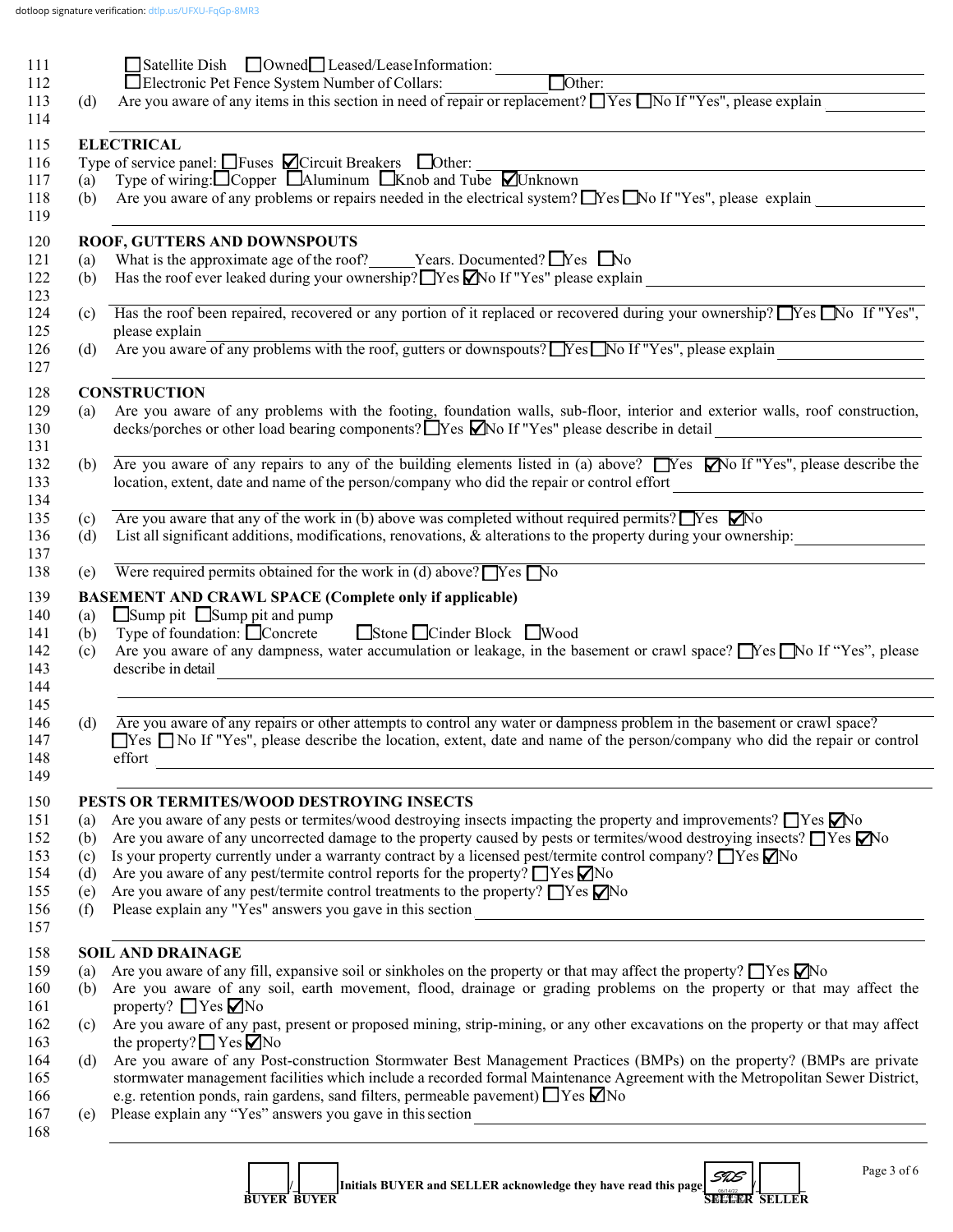# 169 **HAZARDOUS SUBSTANCES/OTHER ENVIRONMENTAL CONCERNS**<br>170 (a) Lead: (Note: Production of lead-based naint was banned in 1978, See Disclose

|     | (a) Lead: (Note: Production of lead-based paint was banned in 1978. See Disclosure of Information and Acknowledgement Lead Based<br>Paint and/or Lead-Based Paint Hazards, form #2049.)                                                                                                                            |
|-----|--------------------------------------------------------------------------------------------------------------------------------------------------------------------------------------------------------------------------------------------------------------------------------------------------------------------|
|     | (1) Are you aware of the presence of any lead hazards (such as paint, water supply lines, etc.) on the property? $\Box$ Yes $\Box$ No                                                                                                                                                                              |
|     | (2) Are you aware if it has ever been covered or removed? $\Box$ Yes $\Box$ No                                                                                                                                                                                                                                     |
|     | (3) Are you aware if the property has been tested for lead? $\Box$ Yes $\Box$ No If "Yes", please give date performed, type of test and test                                                                                                                                                                       |
|     | results                                                                                                                                                                                                                                                                                                            |
|     | (4) Please $\overline{\text{explain any "Yes" answers you gave in this section}}$                                                                                                                                                                                                                                  |
|     | (b) Asbestos Materials                                                                                                                                                                                                                                                                                             |
|     | (1) Are you aware of the presence of asbestos materials on the property, such as roof shingles, siding, insulation, ceiling, flooring,                                                                                                                                                                             |
|     | pipe wrap, etc.? $\Box$ Yes $\neg$ No                                                                                                                                                                                                                                                                              |
|     | (2) Are you aware of any asbestos material that has been encapsulated or removed? $\Box$ Yes $\Box$ No                                                                                                                                                                                                             |
|     | (3) Are you aware if the property has been tested for the presence of asbestos? $\Box$ Yes $\Box$ No If "Yes", please give date performed,                                                                                                                                                                         |
|     | type of test and test results                                                                                                                                                                                                                                                                                      |
|     | (4) Please explain any "Yes" answers you gave in this section                                                                                                                                                                                                                                                      |
|     | (c) Mold                                                                                                                                                                                                                                                                                                           |
|     | (1) Are you aware of the presence of any mold on the property? $\Box$ Yes $\Box$ No                                                                                                                                                                                                                                |
|     | (2) Are you aware of anything with mold on the property that has ever been covered or removed? $\Box$ Yes $\Box$ No                                                                                                                                                                                                |
|     | (3) Are you aware if the property has ever been tested for the presence of mold? TYes No If "Yes", please give date performed,<br>type of test and test results                                                                                                                                                    |
|     | type of test and test results<br>(4) Please explain any "Yes" answers you gave in this section                                                                                                                                                                                                                     |
|     | (d) Radon                                                                                                                                                                                                                                                                                                          |
|     | Are you aware if the property has been tested for radon gas? $\Box$ Yes $\Box$ No If "Yes", please give date performed, type of test<br>(1)                                                                                                                                                                        |
|     | and test results                                                                                                                                                                                                                                                                                                   |
|     | (2) Are you aware if the property has ever been mitigated for radon gas? $\Box$ Yes $\Box$ No If "Yes", please provide the date and name<br>of the person/company who did the mitigation<br><u> 1989 - Johann Stoff, deutscher Stoffen und der Stoffen und der Stoffen und der Stoffen und der Stoffen und der</u> |
| (e) | Methamphetamine                                                                                                                                                                                                                                                                                                    |
|     | Are you aware if the property is or was used as a lab, production or storage site for methamphetamine or was the residence of                                                                                                                                                                                      |
|     | a person convicted of a crime related to methamphetamine or a derivative controlled substance related thereto?                                                                                                                                                                                                     |
|     | $\Box$ Yes $\Box$ No If "Yes", Section 442.606 RSMo requires you to disclose such facts in writing, please explain                                                                                                                                                                                                 |
| (f) | Waste Disposal Site or Demolition Landfill (permitted or unpermitted)                                                                                                                                                                                                                                              |
|     | Are you aware of any permitted or unpermitted solid waste disposal site or demolition landfill on the property? $\Box$ Yes $\Box$ No                                                                                                                                                                               |
|     | If "Yes", Section 260.213 RSMo requires you to disclose the location of any such site on the property. Please provide such                                                                                                                                                                                         |
|     | information.                                                                                                                                                                                                                                                                                                       |
|     | Note: If Seller checks "Yes", Buyer may be assuming liability to the State for any remedial action at the property.                                                                                                                                                                                                |
| (g) | Radioactive or Hazardous Materials                                                                                                                                                                                                                                                                                 |
|     | Have you ever received a report stating affirmatively that the property is or was previously contaminated with radioactive                                                                                                                                                                                         |
|     | material or other hazardous material? Ness No If "Yes", Section 442.055 RSMo requires you to disclose such knowledge                                                                                                                                                                                               |
|     | in writing. Please provide such information, including a copy of such report, if available.                                                                                                                                                                                                                        |
|     | (h) Other Environmental Concerns                                                                                                                                                                                                                                                                                   |
|     | Are you aware of any other environmental concerns that may affect the property such as polychlorinated biphenyls (PCB's),                                                                                                                                                                                          |
|     | electro-magnetic fields (EMF's), underground fuel tanks, unused septic or storage tanks, etc.? $\Box$ Yes $\Box$ No If "Yes", please                                                                                                                                                                               |
|     | explain                                                                                                                                                                                                                                                                                                            |
|     |                                                                                                                                                                                                                                                                                                                    |
| (a) | <b>SURVEY AND ZONING</b><br>Are you aware of any shared or common features with adjoining properties? $\Box$ Yes $\Box$ No                                                                                                                                                                                         |
| (b) | Are you aware of any rights of way, unrecorded easements, or encroachments, which affect the property? $\Box$ Yes $\Box$ No                                                                                                                                                                                        |
| (c) | Is any portion of the property located within the 100-year flood hazard area (flood plain)? $\Box$ Yes $\Box$ No                                                                                                                                                                                                   |
|     | (d) Do you have a survey of the property? $\Box$ Yes $\Box$ No (If "Yes", please attach) Does it include all existing improvements on the                                                                                                                                                                          |
|     | property? $\Box$ Yes $\Box$ No                                                                                                                                                                                                                                                                                     |
|     | (e) Are you aware of any violations of local, state, or federal laws/regulations, including zoning, relating to the property? $\Box$ Yes $\Box$ No                                                                                                                                                                 |
|     | (f) Please explain any "Yes" answers you gave in this section<br><u> 1980 - Andrea Barbara, poeta esperanto-</u>                                                                                                                                                                                                   |
|     |                                                                                                                                                                                                                                                                                                                    |
|     | Page 4 of 6                                                                                                                                                                                                                                                                                                        |

| <b>BUYER BUYER</b> | Initials BUYER and SELLER acknowledge they have read this page $\frac{57}{200}$ | 16/14/22<br><b>SEPPER SELLER</b> |  |
|--------------------|---------------------------------------------------------------------------------|----------------------------------|--|
|                    |                                                                                 |                                  |  |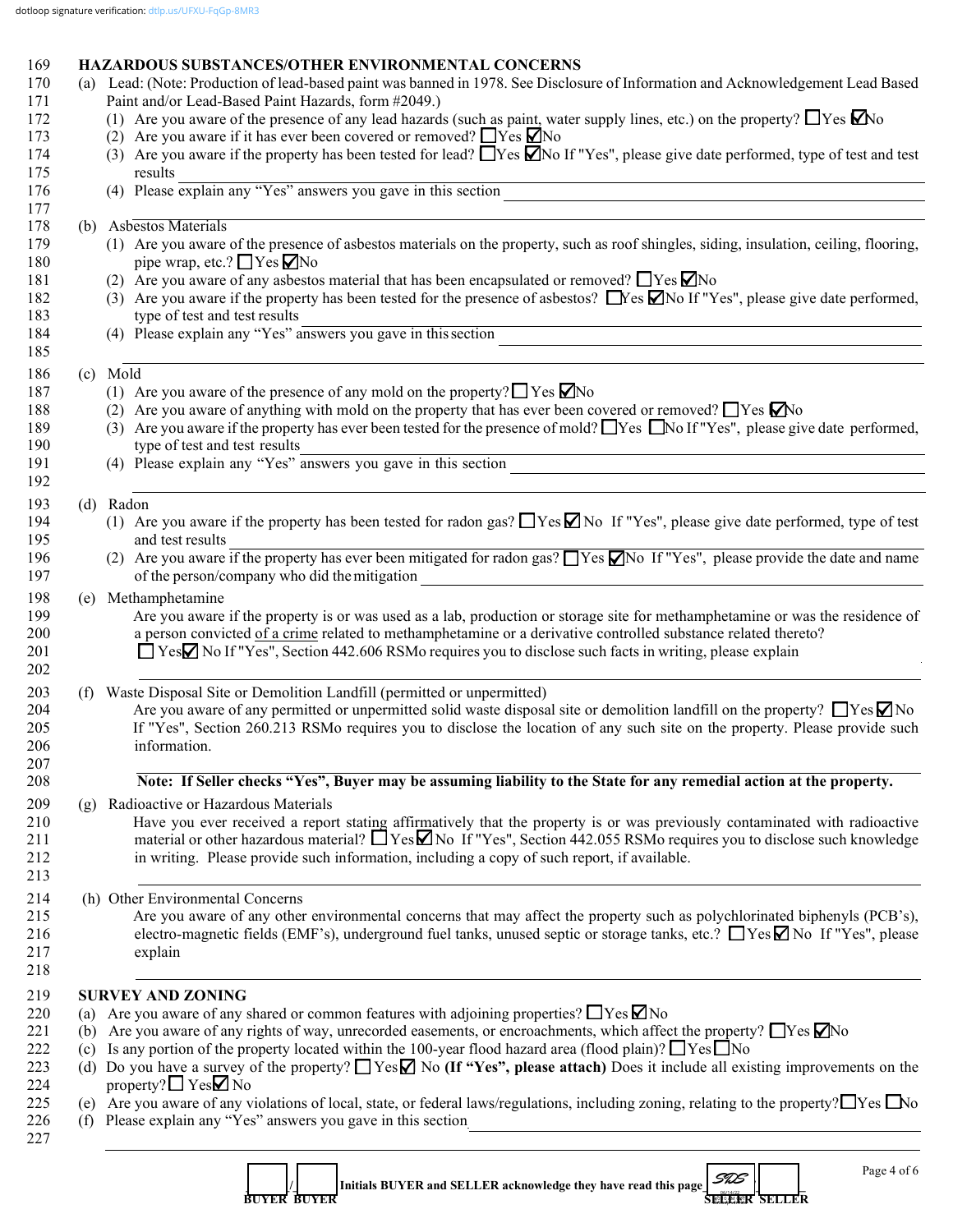## 228 **INSURANCE**

|        | 229 Are you aware of any claims that have been filed for damages to the property? $\Box$ Yes $\Box$ No If "Yes", please provide the following |
|--------|-----------------------------------------------------------------------------------------------------------------------------------------------|
|        | 230 information: date of claim, description of claim, repairs and/or replacements completed                                                   |
| 231    |                                                                                                                                               |
| $\cap$ |                                                                                                                                               |

|     | <b>MISCELLANEOUS</b>                                                                                                                                                                                                             |
|-----|----------------------------------------------------------------------------------------------------------------------------------------------------------------------------------------------------------------------------------|
|     | (a) The approximate age of the residence is 49 years. The Seller has occupied the property from 6/16/1994<br>to 03/31/2022                                                                                                       |
| (b) | Has the property been continuously occupied during the last twelve months? $\Box$ Yes $\Box$ No If "No", please explain                                                                                                          |
| (c) | Is the property located in an area that requires any compliance inspection(s) including municipality, conservation, fire district or<br>any other required governmental authority? $\Box$ Yes $\Box$ No If "Yes", please explain |
| (d) | Is the property located in an area that requires any specific disclosure(s) from the city or county? $\Box$ Yes $\Box$ No If "Yes", please<br>explain                                                                            |
| (e) | Is the property designated as a historical home or located in a historic district? $\Box$ Yes $\Box$ No If "Yes", please explain                                                                                                 |
| (f) | $\overline{Is$ property tax abated? $\Box$ Yes $\Box$ No Expiration date<br>Attach documentation from taxing authority.                                                                                                          |
| (g) | Are you aware of any pets having been kept in or on the property? Nest No If "Yes" please explain                                                                                                                                |
| (h) | Is the Buyer being offered a protection plan/home warranty at closing at Seller's expense? TYes $\Box$ No (If "Yes", please attach)                                                                                              |
| (i) | Are you aware of any inoperable windows or doors, broken thermal seals, or cracked/broken glass? $\Box$ Yes $\Box$ No                                                                                                            |
| (i) | Are you aware if carpet has been laid over a damaged wood floor? $\Box$ Yes $\Box$ No                                                                                                                                            |
| (k) | Are you aware of any existing or threatened legal action affecting the property? $\Box$ Yes $\Box$ No                                                                                                                            |
| (1) | Are you aware of any consent required of anyone other than the signer(s) of this form to convey title to the property? $\Box$ Yes $\Box$ No                                                                                      |
| (m) | Please explain any "Yes" answers you gave for $(i)$ , $(j)$ , $(k)$ , or $(l)$ above                                                                                                                                             |

# 255 **Additional Comments:**

| New oven and stove 2021 New hot water heater 2020 New elevator 2021 |
|---------------------------------------------------------------------|
|                                                                     |
|                                                                     |
|                                                                     |
|                                                                     |
|                                                                     |

261 Seller attaches the following document(s):